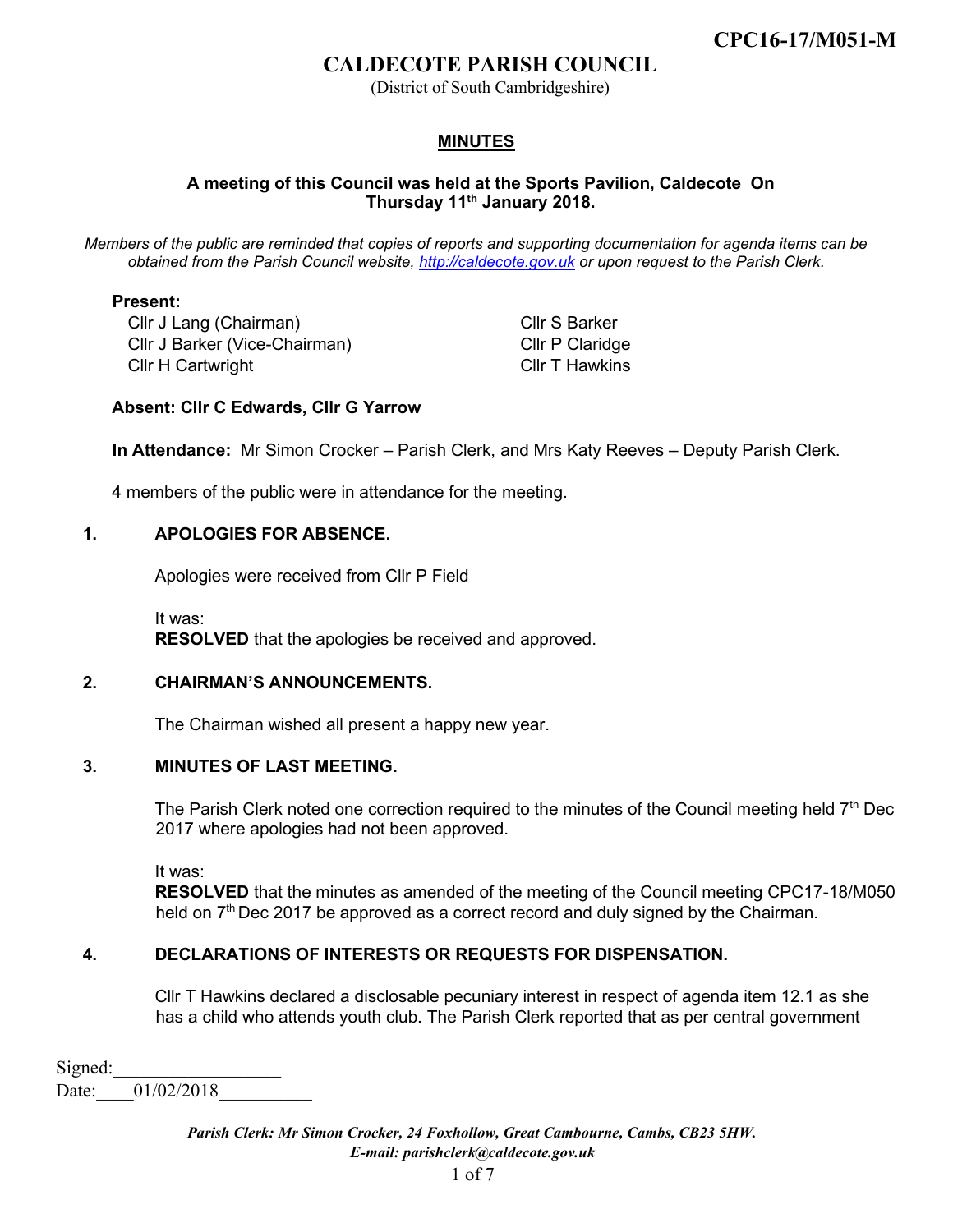(District of South Cambridgeshire)

guidance, Cllrs did not need to declare interests or request dispensations in respect of agenda item 6 (budget and precept setting) as this is a duty of the Council.

### **5. QUESTIONS TO THE PARISH COUNCIL.**

**Q.** Has all village maintenance for this season been completed?

**A.** The Parish Clerk has been unwell and is unable to confirm this, but no complaints have been received. Maintenance work is planned for the following two months.

**Q.** There are a number of areas of the village that may require more attention, including overgrowth of trees and the appearance of Ash tree seedlings/ saplings in shrubbery beds. Does the budget for open space maintenance cover this? **A.** Yes, the Parish Clerk will look into this.

**Q.** Does the budget for sports field maintenance cover only the pitches and not the surrounding areas? **A.** Yes.

**Q.** How is the handover/ training for the new Deputy Clerk progressing?

**A.** Training is in hand, but has been slowed over the last month due to staff illness.

**Q.** Does the Deputy Clerk have access to everything required to stand in for Parish Clerk during illness etc?

**A.** The Deputy Clerk has access to email and to the cloud storage system. The information on accounts and schedules etc. will be added to the cloud in line with training. The Deputy Clerk received emails automatically forwarded from the Parish Clerk's email address during sick leave.

#### **6. BUDGET 2018 / 2019**

The Parish Clerk provided a report on the proposed budget for 2018/19 and answered queries raised. The report suggested a freeze in the precept per household for a third consecutive year.

It was:

**RESOLVED** that the report be received, the budget be approved and the precept for financial year 2018/2019 be set at £70,943.00.

### **7. DRAINAGE MATTERS.**

Cllr P. Claridge asked for clarification on the response to a letter received by the Parish Clerk from Rebecca Roberts at Cambridge County Council and whether further action is needed. The Deputy Parish Clerk was asked to forward a copy of the email that was sent to Ms Roberts on 22nd December 2017.

Cllr P Claridge reported that he is keeping a record of visits of tankers to the pumping station and asked that residents and Cllrs send him information on the times and dates on which the tankers have been observed. Residents can send in comments and observations to tankerwatch@caldecote.gov.uk.

Signed:

Date: 01/02/2018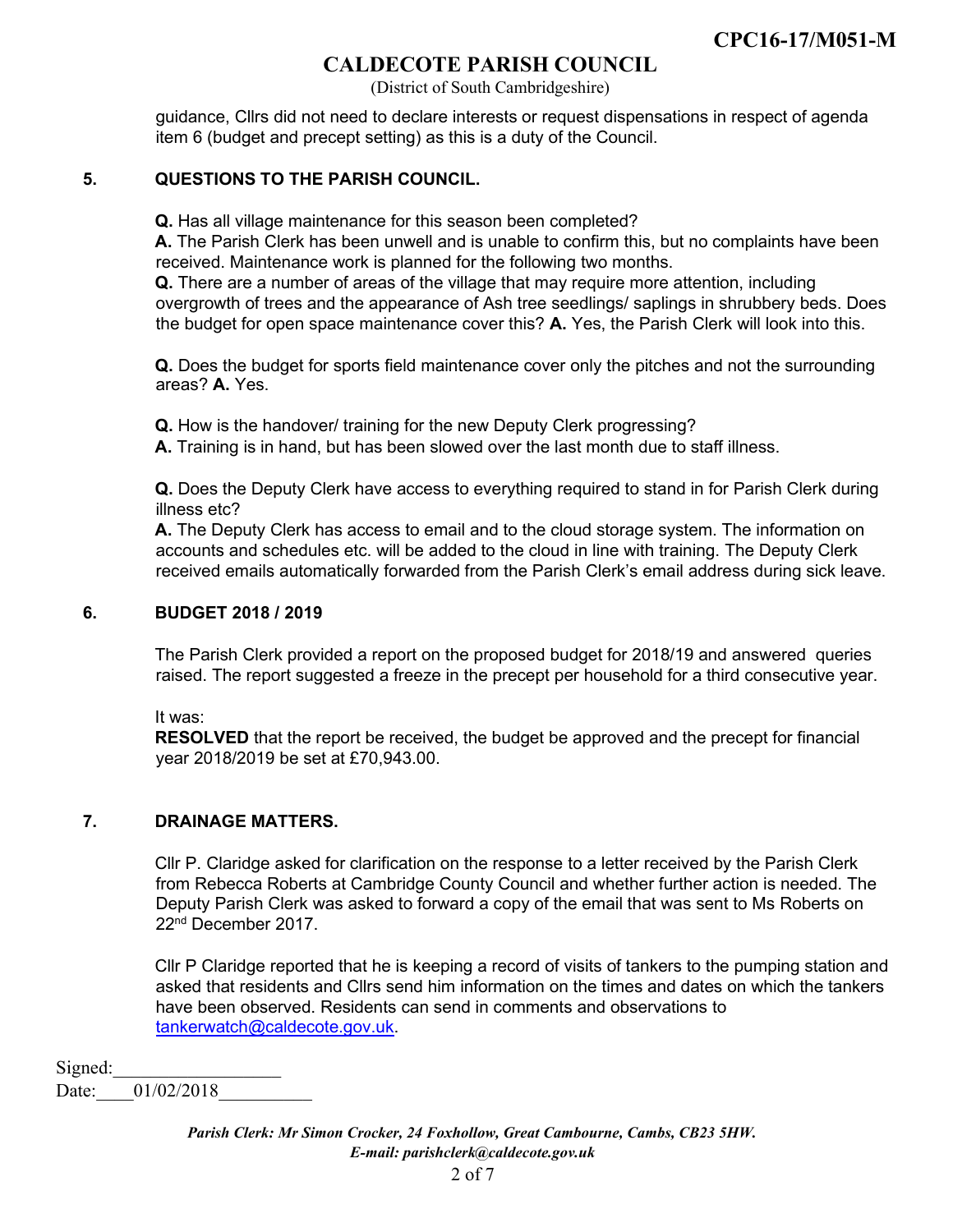(District of South Cambridgeshire)

It was:

**RESOLVED** that the report be received and that the Deputy Parish Clerk will send a copy of the email sent to Ms Roberts to Cllr P Claridge.

# **8. DISTRICT COUNCILLOR REPORTS. – For Information Only.** *District Cllr T Hawkins was in attendance for this item.*

District Cllr T Hawkins presented a monthly report (attached herewith). It was suggested that the Parish Council should respond to the consultation on the Local Development Plan, particularly with regard to the proposed changes to the boundary for the development area on Bourn Airfield.

It was:

**RESOLVED** that the report be received and that Cllr J Lang should send a letter of response to the consultation on the Local Development Plan.

## **9. COUNTY COUNCILLOR REPORTS. – For Information Only.** *County Cllr L Joseph was in attendance for this item.*

County Cllr L Joseph delivered a monthly report, with the following key points:

- Described progress on several initiatives that Cllr L Joseph is involved with at the County Council, including the strategy for dealing with social isolation in the county and meetings with the citizens advice bureau that aim to establish more collaborations.
- Reported that the government has only granted the County Council 75% of business rates and that the Council will continue to campaign to receive 100% of the rates.
- Noted that it is possible to create a plan for adoption of private roads if these can be brought up to adoptable standards and suggested that this could be discussed with regards to the new development approved off Grafton Drive.
- Reported that a government green paper on mental health provision for young people will be finished in March 2018.
- Reported that the County Council have established an 'Innovate and Cultivate' Fund that provides grants for voluntary and community groups, social enterprises and public sector bodies. An applicant workshop will be held on Thursday  $8<sup>th</sup>$  February in Ely [\(www.cambscf.org.uk/icf.html\).](http://www.cambscf.org.uk/icf.html)
- Reported that she plans to have a meeting with Anglian Water by the end of January to discuss Caldecote's drainage problems and recommended that some Parish Councillors attend the meeting.

It was:

**RESOLVED** that the report be received and that the Parish Clerk will send Cllr Joseph the historic correspondence regarding the adoption of Grafton Drive.

# **10. PLANNING MATTERS & APPLICATIONS.**

Signed: Date: 01/02/2018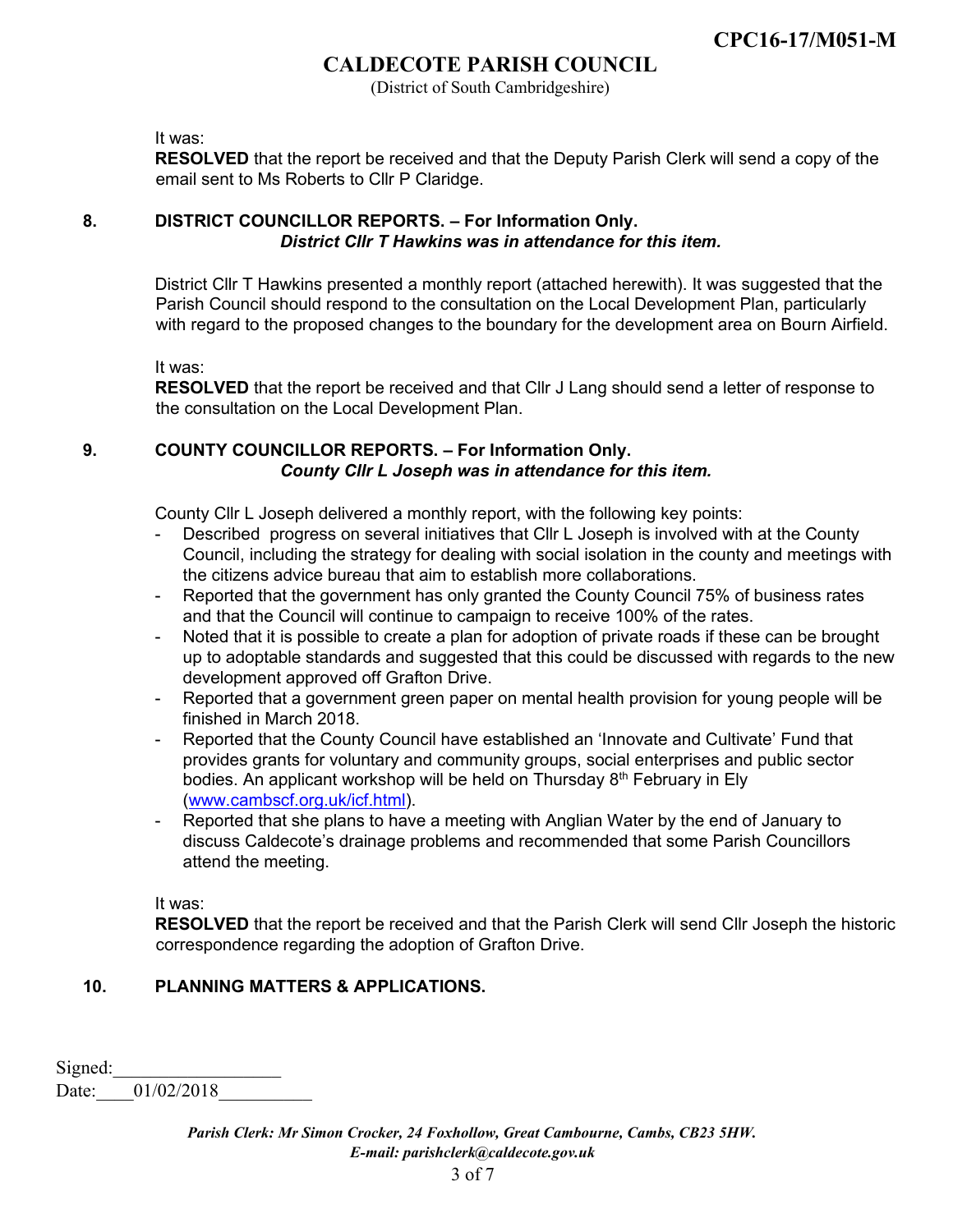(District of South Cambridgeshire)

#### **10.1 To consider resolving upon an indemnity execution in respect of planning application [S/1263/09](http://plan.scambs.gov.uk/swiftlg/apas/run/WPHAPPDETAIL.DisplayUrl?theApnID=S/1263/09/F&theTabNo=3&backURL=%3Ca%20href=wphappcriteria.display?paSearchKey=1390860%3ESearch%20Criteria%3C/a%3E%20%3E%20%3Ca%20href=%27wphappsearchres.displayResultsURL?ResultID=1873533%26StartIndex=1%26SortOrder=rgndat:desc%26DispResultsAs=WPHAPPSEARCHRES%26BackURL=%3Ca%20href=wphappcriteria.display?paSearchKey=1390860%3ESearch%20Criteria%3C/a%3E%27%3ESearch%20Results%3C/a%3E)**

It was:

**RESOLVED** that the indemnity execution be approved and duly signed by Cllr J Lang and Cllr J **Barker** 

#### **10.2 To consider correspondence regarding street naming**

The Cllrs considered a request from 3csharedservices to provide feedback on the road names proposed for the development to the rear of 18-26 Highfields Road. Cllr T Hawkins provided information on the names of people and places associated with the history of the village (provided by the local history society) and two possible names were proposed – Woodfield Road or Brookfield Road.

It was:

**RESOLVED** that the recommended names (Woodfield Road (1<sup>st</sup> choice) andBrookfield Road) will be submitted to 3Cshared services by the Parish Clerk.

### **10.3 To consider correspondence from Countryside Properties**

The Cllrs considered a request for a meeting with Countryside Properties to provide feedback on their proposals for the development at Highfields Road (land formerly owned by Gladman).

It was:

**RESOLVED** that a meeting will be arranged with Countryside Properties, Cllrs J Lang and P Claridge.

### **10.4 To receive reports from the lead Cllr on planning matters and receive the updated planning spreadsheet**

Cllr P Claridge provided the updated planning spreadsheet and provided the following reports:

- Hard and electronic copies of all S106 agreements are now in Cllr Claridge's possession. From this information, it should be possible to determine what funds are available for the various proposed projects. Cllr Claridge will prepare a summary document for discussion at the next meeting.
- Delegated powers were used to respond to a planning application concerning 101A West Drive as the deadline for a response fell before the Council Meeting.
- A letter was sent by Cllr J Lang to CALA Homes refusing the provisions to the adoption of the car park and the payment of a management charge. No reply has been received and the Parish Clerk is requested to chase for a response to the letter.

It was:

Signed: Date: 01/02/2018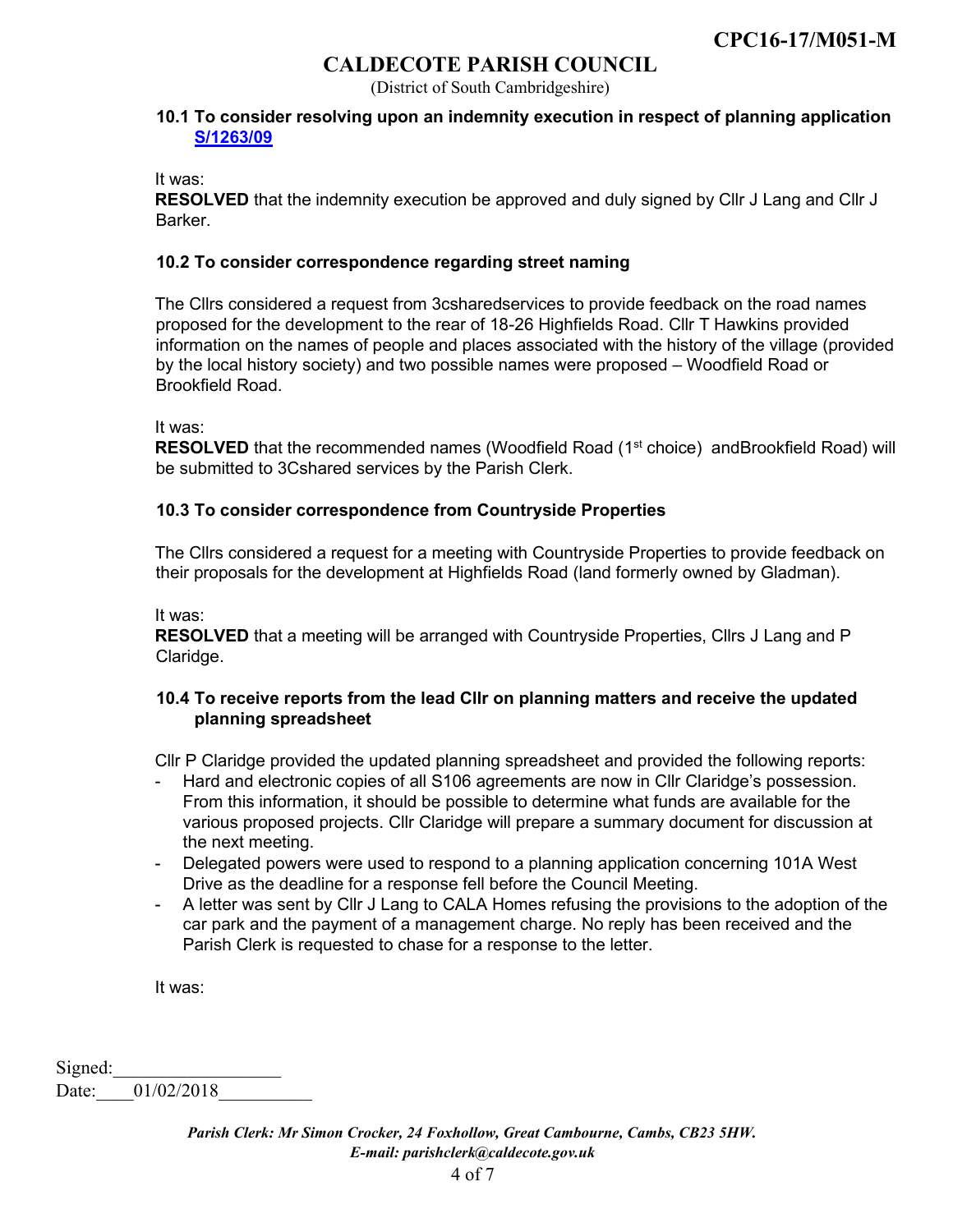(District of South Cambridgeshire)

**RESOLVED** that the report and planning spreadsheet be received, that S106 agreements are added as a standing item on the agenda of the Parish Council meetings and that the Parish Clerk will contact CALA homes to request a response to the letter concerning the car park.

**10.5** [S/3273/16/OL](http://plan.scambs.gov.uk/swiftlg/apas/run/WPHAPPDETAIL.DisplayUrl?theApnID=S/3273/16/OL&theTabNo=3&backURL=%3Ca%20href=wphappcriteria.display?paSearchKey=1449171%3ESearch%20Criteria%3C/a%3E%20%3E%20%3Ca%20href=%27wphappsearchres.displayResultsURL?ResultID=1950314%26StartIndex=1%26SortOrder=rgndat:desc%26DispResultsAs=WPHAPPSEARCHRES%26BackURL=%3Ca%20href=wphappcriteria.display?paSearchKey=1449171%3ESearch%20Criteria%3C/a%3E%27%3ESearch%20Results%3C/a%3E) Proposed extension to shop, reconfigured hand car wash and 2 new employee flats – Childerley Gate filling station, St Neots Rd, Caldecote, Cambridge, CB23 8AY **For – Mr Steve Highland**

It was:

**RESOLVED** that the application be supported.

**10.6** S/4466/17/PA Prior approval for proposed change of use of an agricultural building to a dwelling house (class C3) and for associated operational development – The Barn, Highfields Farm, Caldecote, CB23 7NX

It was:

**RESOLVED** that no comment be made.

## **11. FINANCE MATTERS.**

## **11.1 To receive a report from the Parish Clerk on the Current Financial Position.**

The Parish Clerk provided a report on current budget vs. expenditure.

It was:

**RESOLVED** that the report be received.

### **11.2 To receive the Schedule of payments and approve the payment of Bills.**

It was:

**RESOLVED** that the schedule of payments be received and the bills be paid.

# **11.3 To receive and approve the staff timesheets.**

It was:

**RESOLVED** that the timesheets be approved.

### **11.4 To receive and consider the Bank Reconciliation.**

It was:

**RESOLVED** that the bank reconciliation dated 9<sup>th</sup> January 2018 be received and approved.

Signed: Date: 01/02/2018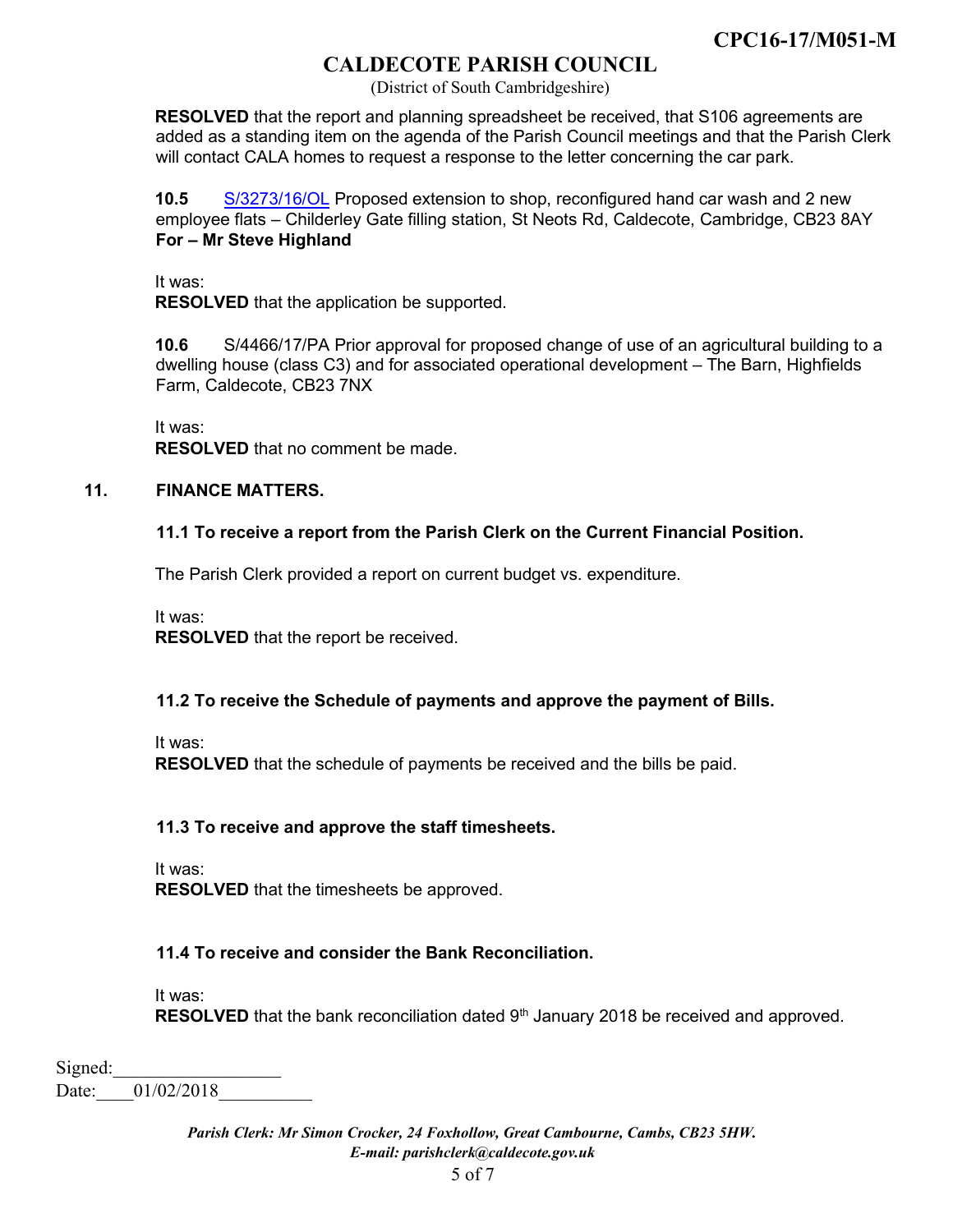(District of South Cambridgeshire)

### **11.5 To consider adjustments to the banking mandates**

The Parish Clerk requested that the Deputy Parish Clerk be added to the banking system

It was:

**RESOLVED** that the addition of the Deputy Parish Clerk to the banking system be approved.

## **12. LEISURE AND AMENITIES MATTERS.**

### **12.1 To receive a report from Youth Club**

The youth club provided a report on attendance and activities Sep-Dec 2017.

It was: **RESOLVED** that the report be received

### **12.2 To receive and consider reports from the Leisure & Amenities Working Group**.

There was no report from the L & A Working group. Cllrs asked the Parish Clerk to provide an update on the scheduled work at the Pavilion for the next meeting.

### **12.3 To consider initial designs for the Furlong Way playground revamp**

It was:

**RESOLVED** that this item would be deferred to the next meeting.

### **13. PARISH WEBSITE**

Discussion took place concerning repairs to the current Parish Council website and/ or its replacement with a new website. Issues discussed included the need to put together a list of the desired content of the website and the requirement for several individuals to be able to add information to the website.

It was:

**RESOLVED** that the structure and function of the website will be discussed offline and that the Parish Clerk will make analytical traffic data available.

# **14. COUNCILLORS REPORTS.**

Signed: Date: 01/02/2018